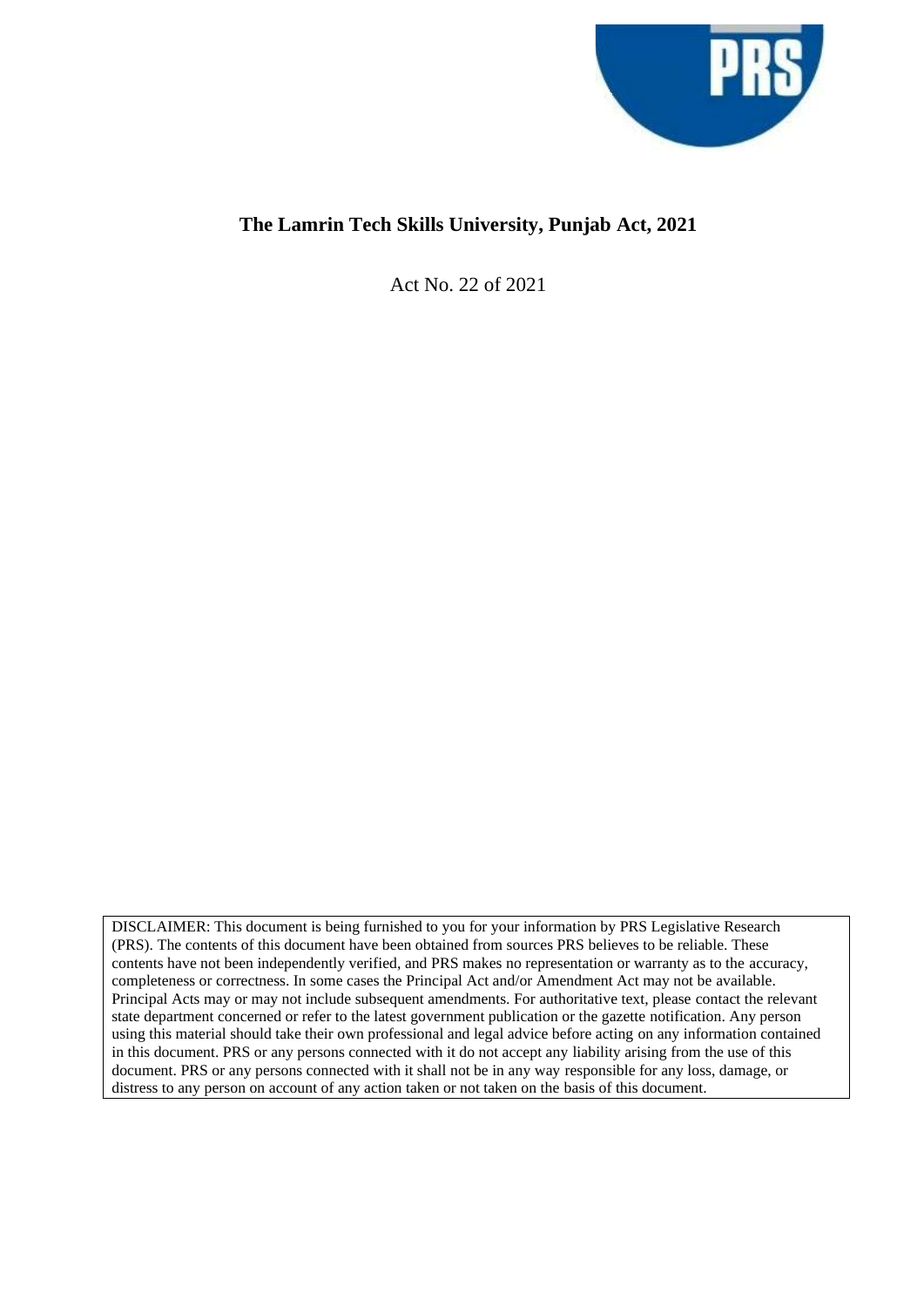### **PART I**

### **GOVERNMENT OF PUNJAB**

### DEPARTMENT OF LEGAL AND LEGISLATIVE AFFAIRS, PUNJAB

## **NOTIFICATION**

### The 9th December, 2021

**No.25-Leg./2021.-** The following Act of the Legislature of the State of Punjab received the assent of the Governor of Punjab on the 2nd day of December, 2021, is hereby published for general information:-

# **THE LAMRIN TECH SKILLS UNIVERSITY, PUNJAB ACT, 2021**

### **(Punjab Act No. 22 of 2021)**

AN

### ACT

to establish and incorporate a University in the State of Punjab to be known as the Lamrin Tech Skills University, Punjab for the purposes of making provisions for imparting instructions, teaching, education, research, training and related activities at all levels in the discipline of higher education including specifically designed skill intensive programmes in engineering, management, medical technology skills, hospitality, tourism, finance, accounting, healthcare, wellness, agriculture technology and management, entrepreneurship, vocational education and other programmes required from time to time to fulfil industry demand and other skill based programmes in collaboration with industry and foreign universities as permissible under the concerned regulatory authority and to provide for the matters connected therewith and/or incidental thereto;

Whereas the Rayat Educational and Research Trust, registered under the provisions of the Societies Registration Act, 1860 (Central Act XXI of 1860), made a proposal to the State Government for setting up a self-financing University in the State of Punjab on the basis of the Punjab Private Universities Policy, 2010, to make provisions for all the streams of higher education at all levels;

Whereas the State Government, after due consideration of the said proposal of the aforesaid Trust has come to the conclusion that the aforesaid Trust is capable of establishing and running the University and accordingly has accepted its proposal for the establishment of the said private University;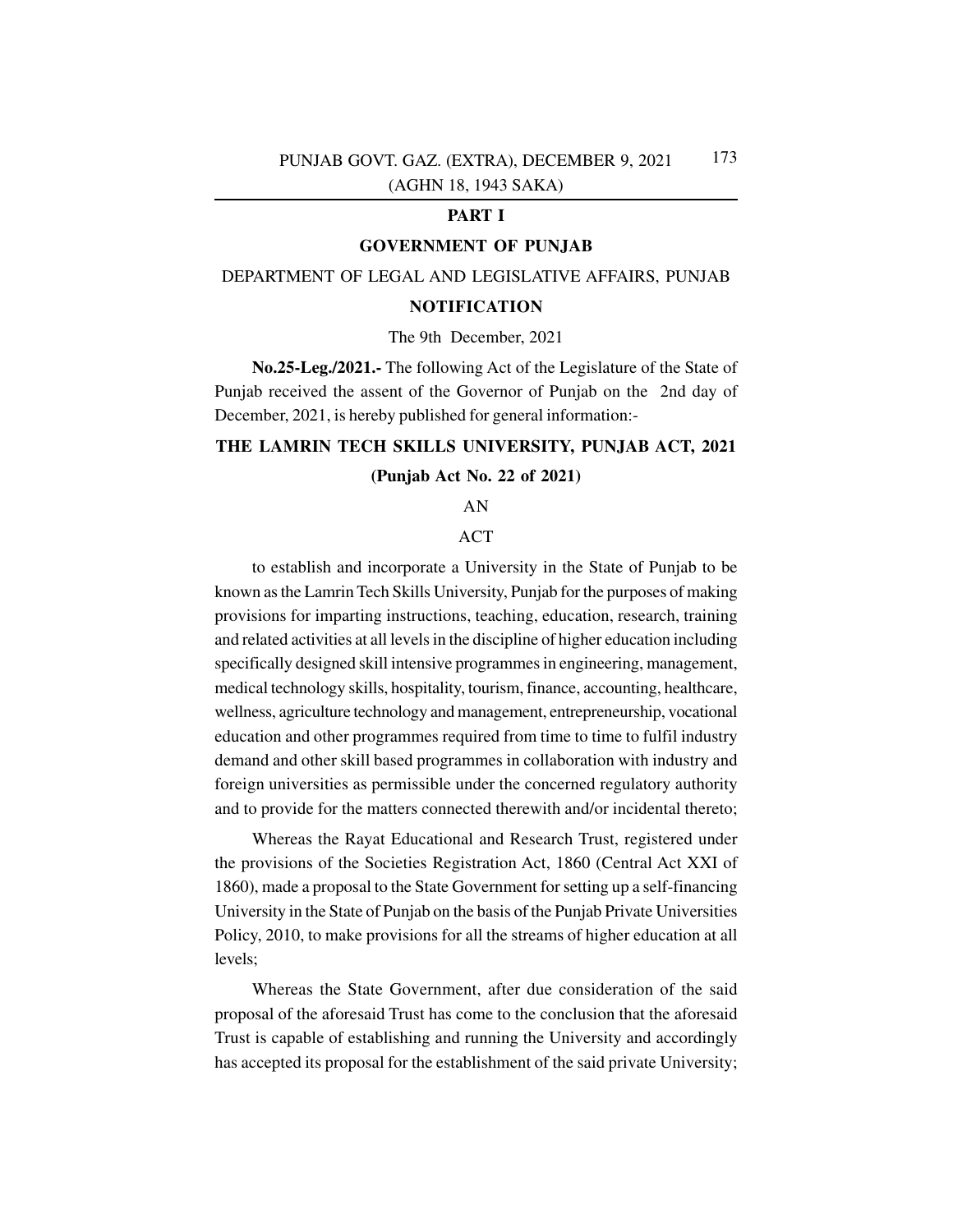AND whereas in the circumstances referred to above, it is deemed expedient to establish the Lamrin Tech Skills University, Punjab for the aforesaid purposes.

BE it enacted by the Legislature of the State of Punjab in the Seventysecond Year of the Republic of India as follows:-

1. (1) This Act may be called the Lamrin Tech Skills University, Punjab Act, 2021. Short title and commencement.

> (2) It shall come into force on and with effect from the date of its publication in the Official Gazette.

- 2. In this Act, unless the context otherwise requires, Definitions.
	- (a) 'Academic Council' means the Academic Council of the University;
	- (b) 'authorities' means the authorities of the University;
	- (c) 'Board of Management' means the Board of Management of the University;
	- (d) 'Board of Studies' means a body to be constituted by the Governing Body;
	- (e) 'campuses' means a contiguous area within which the University is situated;
	- (f) 'Chancellor' means the Chancellor of the University;
	- (g) 'Chairman' means the Chairman of the Trust;
	- (h) 'Chief Finance and Accounts Officer' means the Chief Finance and Accounts Officer of the University;
	- (i) 'Dean' means the Dean of the University;
	- (j) 'Finance Committee' means the Finance Committee of the University;
	- (k) 'Governing Body' means the Governing Body of the University;
	- (l) 'institution' means any institution or college or academic centre (by whatever name it may be called) established, run, managed, recognized or constituted by the University, within the campus;
	- (m) 'prescribed' means prescribed by the statutes, ordinances and regulations;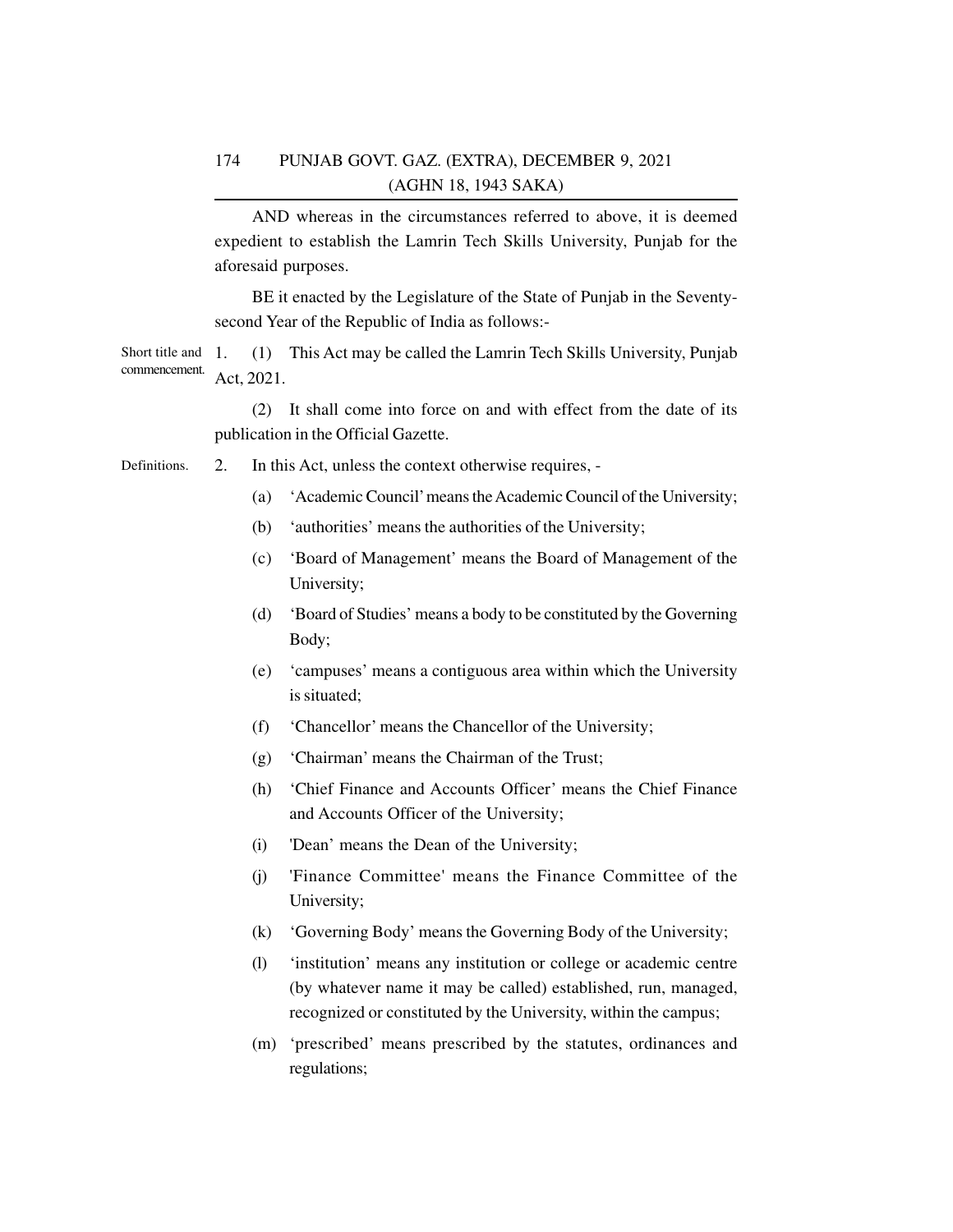- (n) 'Registrar' means the Registrar of the University;
- (o) 'State Government' means the Government of the State of Punjab;
- (p) 'statutes', 'ordinances' and 'regulations' means statutes, ordinances and regulations of the University made under this Act;
- (q) 'teacher' includes Professor, Associate Professor, Assistant Professor, and any such other person, who imparts instruction in the University or in any of its institutions and centres;
- (r) 'Trust' means the Rayat Educational and Research Trust registered under the provisions of the Societies Registration Act, XXI of 1860;
- (s) 'University' means the Lamrin Tech Skills University, Punjab established under section 3 of this Act;
- (t) 'Vice-Chancellor' means the Vice-Chancellor of the University; and
- (u) 'Visitor' means the Visitor of the University.

3. (1) There shall be established a private University by the name of the Establishment Lamrin Tech Skills University, Punjab in the State of Punjab. of the

University.

(2) The University shall be run and managed by the Trust in accordance with the provisions of this Act.

(3) The University shall be a body corporate by the name mentioned in sub-section (1) and shall have perpetual succession and a common seal. It shall have the power to acquire, lease, hold, mortgage and dispose of property, both moveable and immovable and to make contracts, and shall sue and be sued by the said name.

(4) The headquarter of the University shall be located at Railmajra, Balachaur, District Shaheed Bhagat Singh Nagar, Punjab – 144533.

(5) The University shall be self-financed and it shall not be entitled to receive any grant or other financial assistance from the State Government.

4. The objects of the University shall be, -

- Objects of the University.
- (i) to provide for instructions, teaching, education, research and training at all levels in the discipline of higher education including specifically designed skill intensive programmes in engineering, management, medical technology skills, hospitality, tourism, finance, accounting,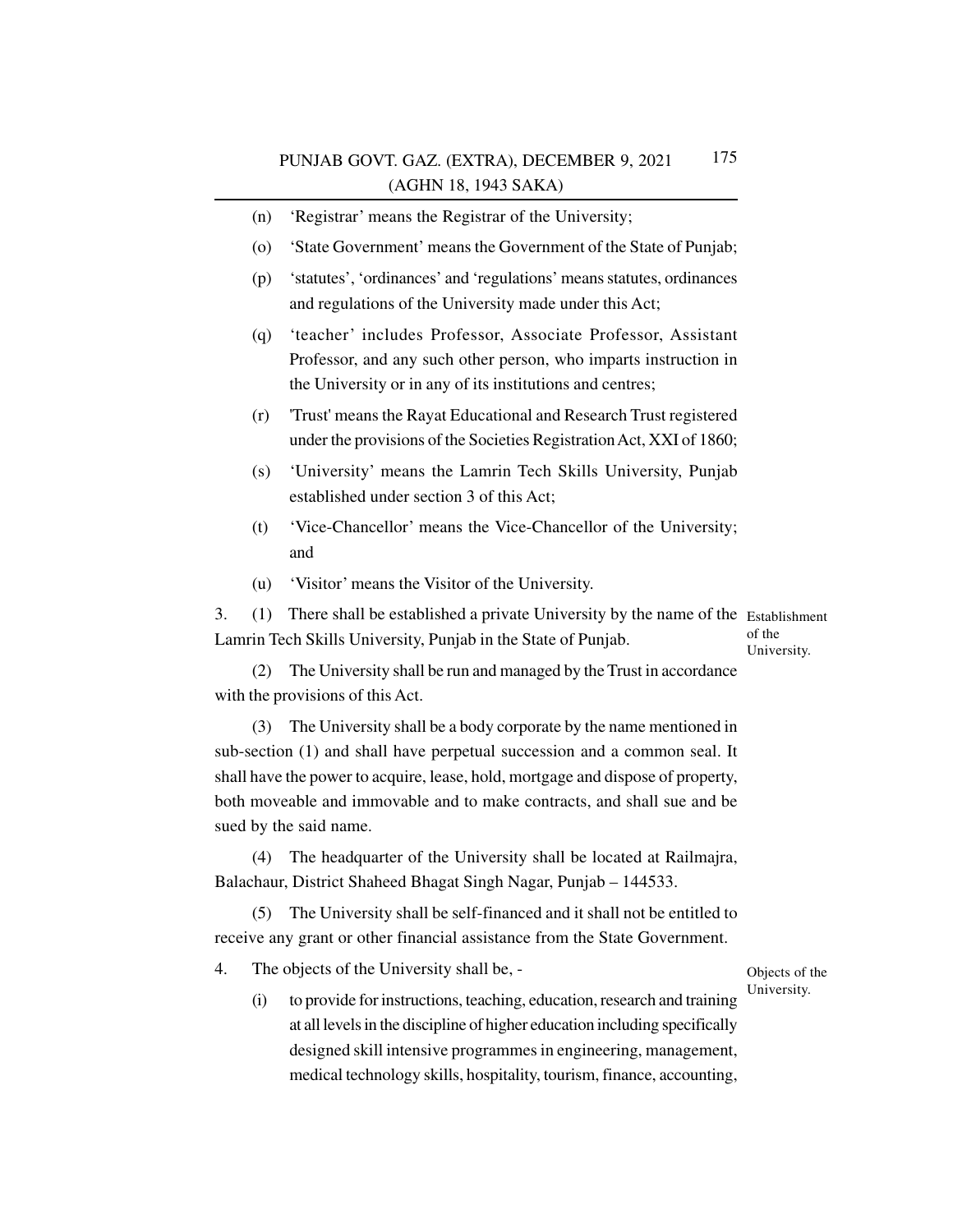healthcare, wellness, agriculture technology and management, entrepreneurship, vocational education and other skill based programmes in collaboration with industry and foreign universities, as per the needs of the industry and the society in general, as may be deemed necessary by the University, as permissible under the State or Central law and with the approval of the concerned Regulatory Authority;

- (ii) to promote the academic aspirations of rural students;
- (iii) to undertake industry-oriented teaching, training and research extension programmes and to provide employable skills with a view to contribute to the development of the society;
- (iv) to provide for research, creation, advancement and dissemination of knowledge, wisdom and understanding;
- (v) to encourage and motivate leading industrial houses for setting up at the campus their respective corporate institutes for academiaindustry nexus;
- (vi) to disseminate knowledge so as to make it accessible to all strata of the society;
- (vii) to promote Punjabi studies, to provide for research in Punjabi language and literature and to undertake measures for the development of Punjabi language, literature and culture;
- (viii) to open study centers, campuses, centers within its jurisdiction in accordance with the prevailing regulations, with the approval of the State Government;
- (ix) to set up off-campus centres, off-shore campuses, study centres and zonal or regional centres as per the guidelines of the University Grants Commission or its equivalent Body so created by the Central Government, and with the approval of the State Government; and
- (x) to do all such things, as may be necessary or desirable in furtherance to the objects of the University.

5. The University shall have the following powers and functions to be exercised and performed by it or through its officers and authorities, namely:-

Powers and functions of the University.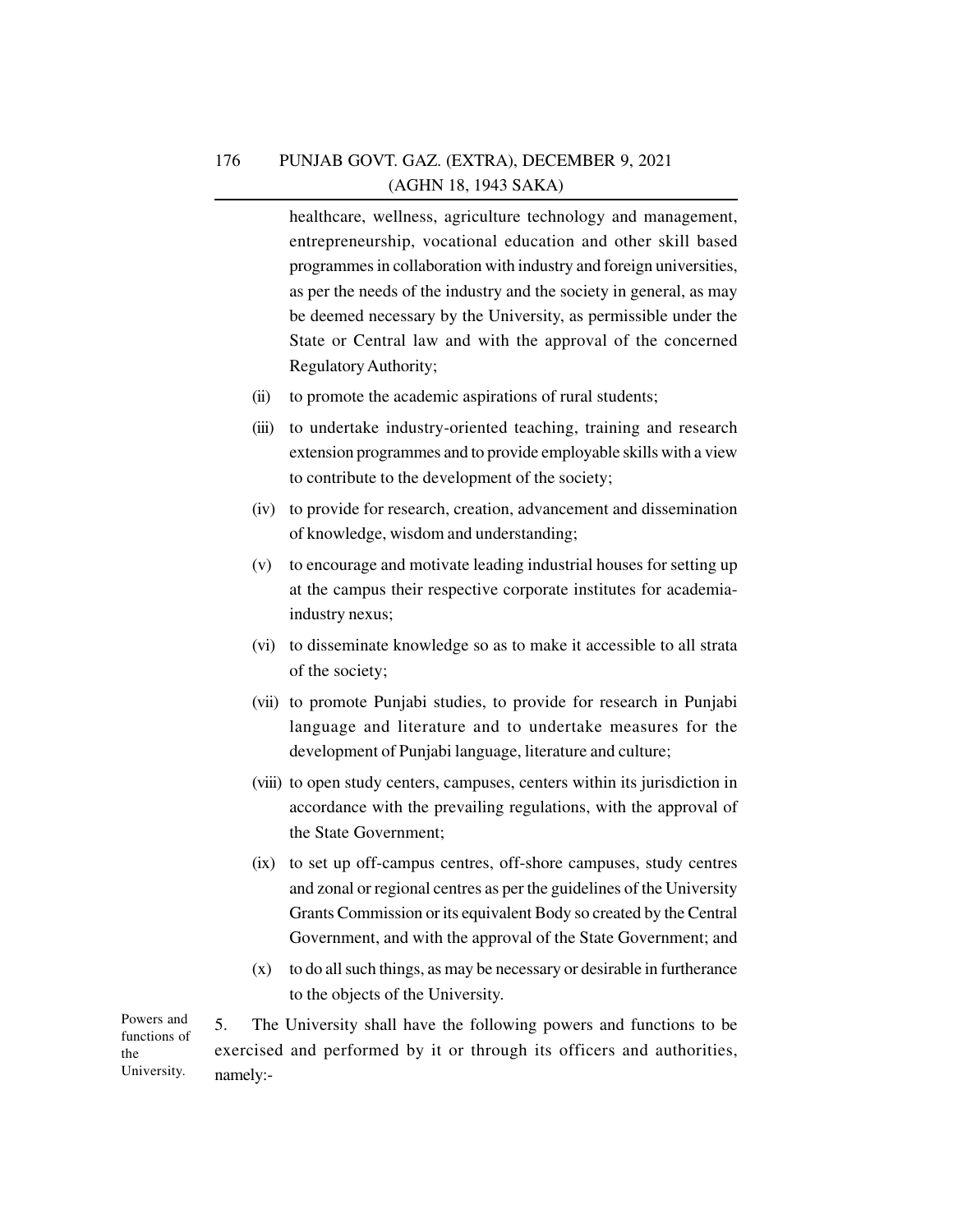- (i) to impart education and to provide for instructions in various branches of learning and to confer or grant, subject to such conditions as the University may determine, degrees, diplomas, certificates or other academic distinctions on the basis of examinations, evaluation or any other method of testing on persons and to withdraw any such degree, diploma, certificate or other academic distinctions for good and sufficient cause;
- (ii) to make provisions and adopt all measures, including adoption and updating of the curricula, in respect of starting courses of study, teaching, training, research, consultancy and granting recognition and affiliation relating to the courses through traditional as well as new innovative modes including online education modes;
- (iii) to organize and to undertake extra mural studies and extension services;
- (iv) to conduct examinations for granting or conferring Post Doctorate, Doctorate, Masters, Degrees, Diplomas and Certificates;
- (v) to provide for dual Degree, Diploma or Certificate vis-à-vis other Universities on reciprocal basis;
- (vi) to institute and confer honorary Degrees and other distinctions, as may be prescribed;
- (vii) to conduct e-learning and online education programmes, as may be determined by the University;
- (viii) to provide for equivalence of the degrees, diplomas and certificates of the students completing their courses partially or in full, from any other recognized University, Board or Council or any other competent authority;
- (ix) to institute and confer the designation of Professor, Associate Professor, Reader, Assistant Professor, Lecturer or any other equivalent designation, as may be required by the University in its campuses or its institutions and to appoint persons as such;
- (x) to create academic, administrative, ministerial, technical and other posts and to make appointments thereto;
- (xi) to appoint persons working in any other University or institutions or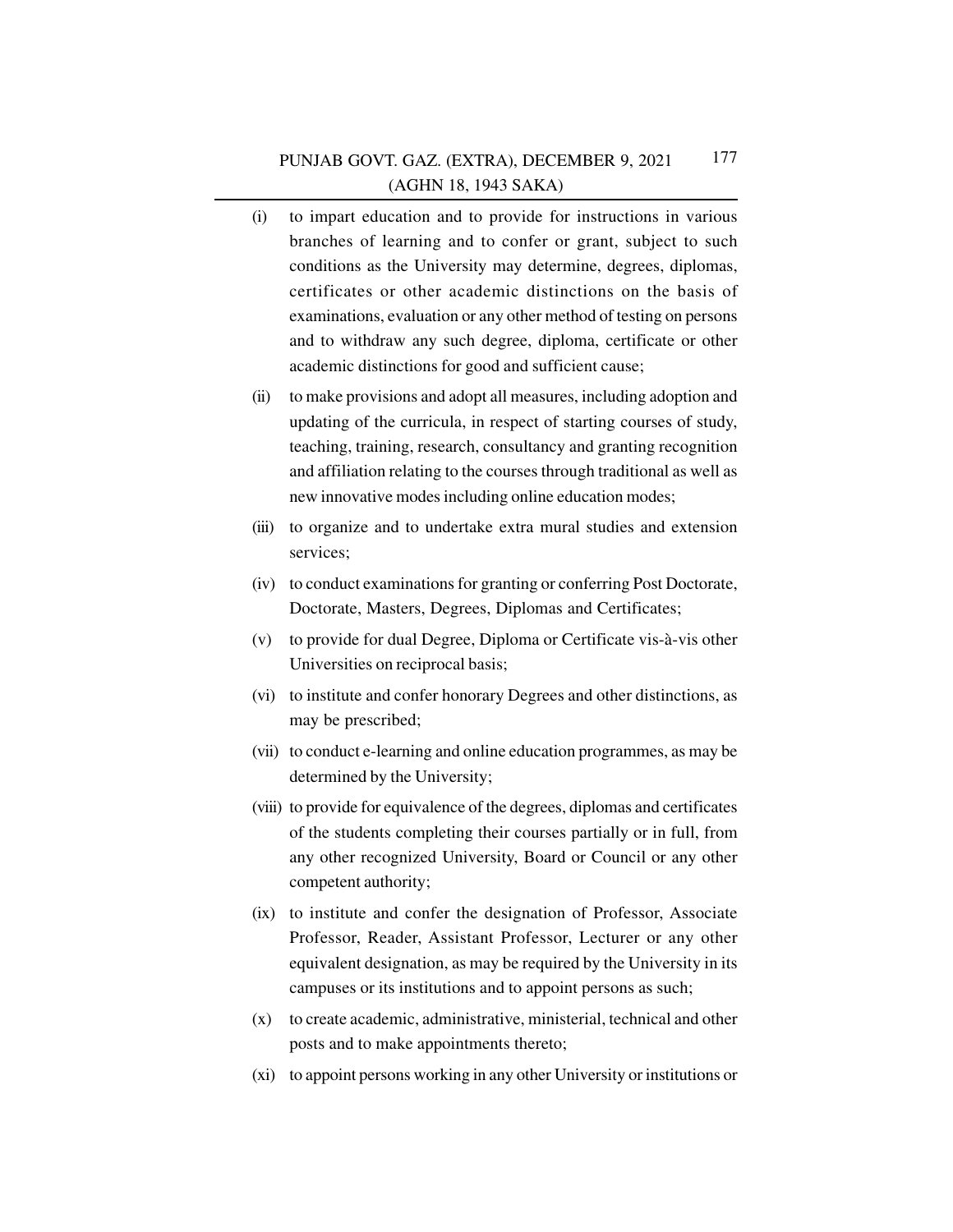organizations having specific knowledge permanently or for a specified period;

- (xii) to co-operate, collaborate or associate with any other University or authority or institution in such manner and for such purpose as the University may determine;
- (xiii) to establish and maintain study centres, examination centres, information centres, schools, institutions, specialized laboratories or other units for research and instructions as may be determined by the University for furtherance of its objects within its campus;
- (xiv) to undertake research and consultancy and for that purpose to enter into such arrangements with other institutions or bodies as the University may deem necessary;
- (xv) to determine standards for admission into the University, which may include examination, evaluation or any other method of testing;
- (xvi) to prescribe the fee structure for various categories of students, in view of clause 8 of the Punjab Private Universities Policy, 2010;
- (xvii) to demand and collect fees and other charges, as may be prescribed;
- (xviii) to supervise the residences of the students of the University and to make arrangements for the promotion of their health and general welfare;
- (xix) to make special arrangements in respect of female students, as the University may consider necessary and desirable;
- (xx) to regulate and enforce discipline among the employees and students of the University and take such disciplinary measures in this regard, as may be deemed necessary by the University;
- (xxi) to make arrangements for promoting the health and general welfare of the employees of the University;
- (xxii) to receive donations; and acquire, hold, manage and dispose of any moveable or immovable property;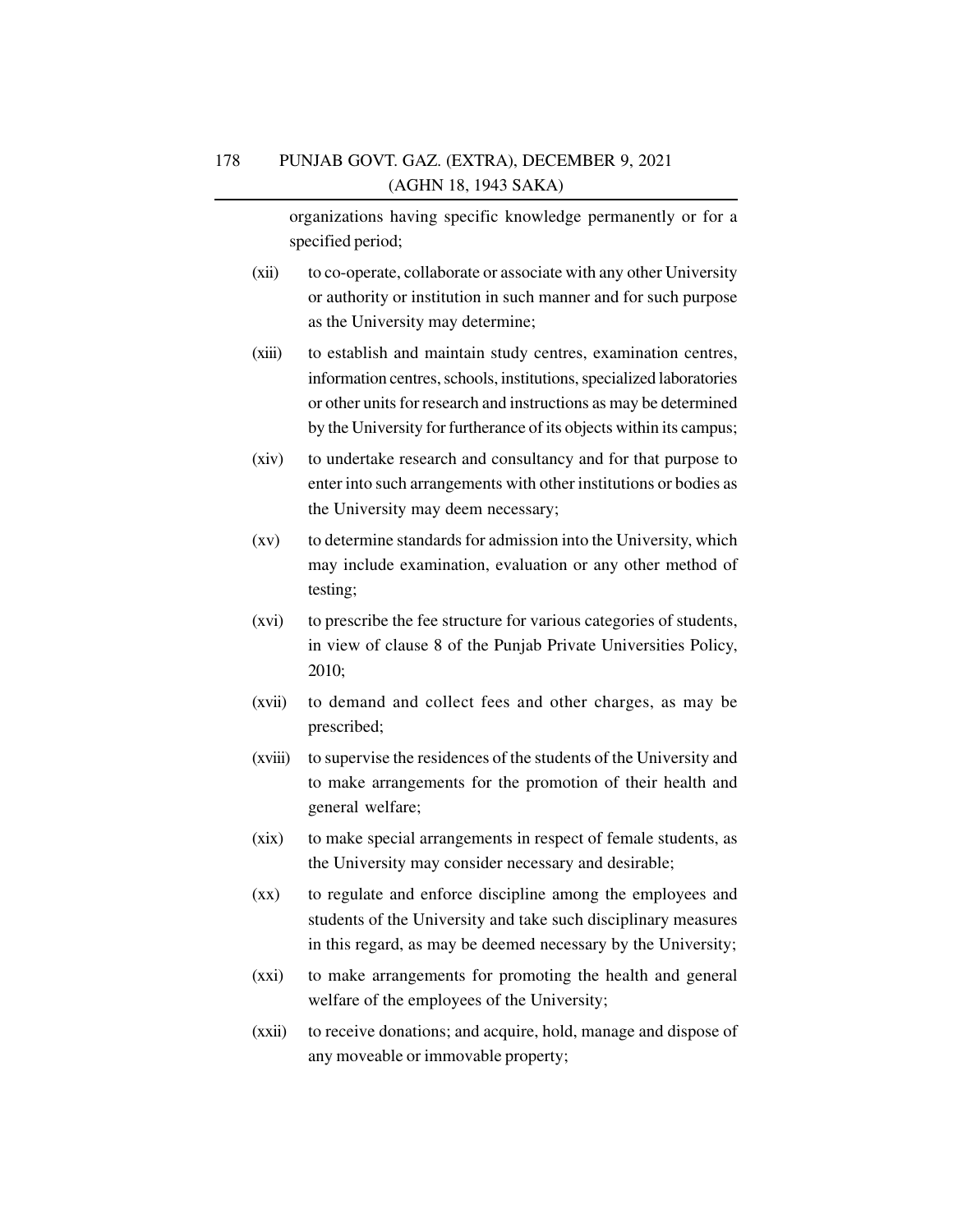- (xxiii) to borrow money for the purposes of the University, with the approval of the Trust;
- (xxiv) to mortgage or hypothecate the property of the University with the approval of the Trust;
- (xxv) to hold, manage and run the funds of the Trust and the endowments created in favour of the University;
- (xxvi) to receive and to raise loans and advances for the University;
- (xxvii) to purchase, acquire and take on lease or mortgage any immovable or movable property and to sell, lease, mortgage, alienate and transfer any immovable or movable property belonging to or vested in the University;
- (xxviii) to receive grants from the University Grants Commission and other Central or State agencies;
- (xxix) to fix, determine and provide salaries, remunerations and honoraria to teachers and employees of the University in accordance with the norms specified by the University Grants Commission;
- (xxx) to do self-certification, which shall be exempted from obtaining any permission, approval, license, certificate, No Objection Certificate or authorization from the State Government or any other body, set up by the State Government;
- (xxxi) to frame statutes, ordinances and regulations for carrying out the objects of the University; and
- (xxxii) to perform all such other functions, which may be necessary or desirable in furtherance of the objects of the University.

6. (1) The University shall exercise its jurisdiction within its campuses in Jurisdiction of the State of Punjab only. University.

(2) The University shall affiliate to it those educational or professional institutions, established, run or managed by the Trust within the Campus regard to which a specific decision is taken by the Trust.

7. The following shall be the officers of the University, namely: - Officers of the

University.

(i) the Visitor;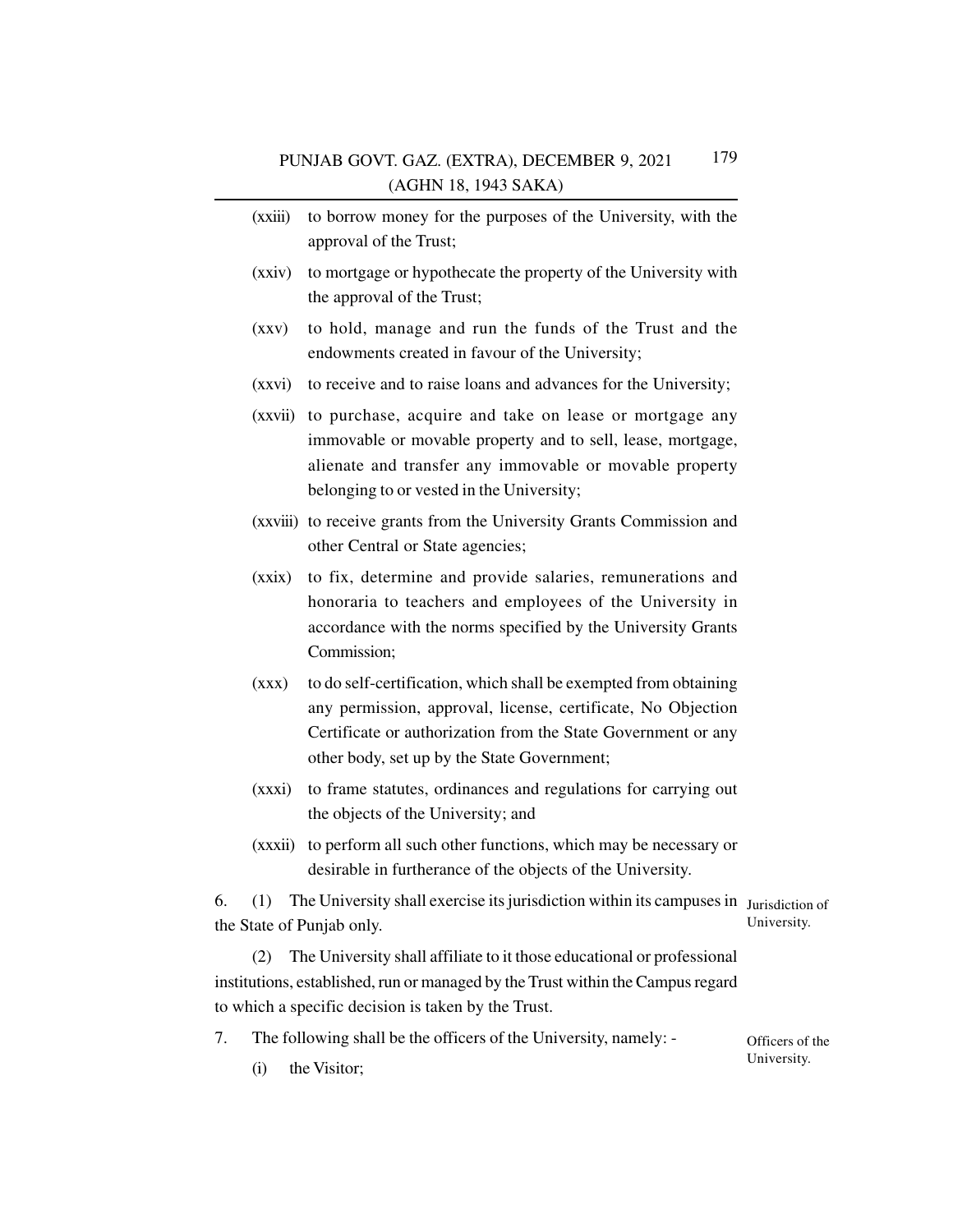- (ii) the Chancellor;
- (iii) the Vice-Chancellor;
- (iv) the Registrar;
- (v) the Deans of the Faculties;
- (vi) the Chief Finance and Accounts Officer; and
- (vii) such other officers of the University, as may be declared by the statutes, to be the officers of the University.

The Visitor.

8. (1) The Governor of Punjab shall be the Visitor of the University.

(2) The Visitor shall preside over the convocation of the University for conferring degrees and diplomas.

(3) The Visitor shall have the right to call for any information relating to the affairs of the University.

(4) The Visitor may cause the inspection, scrutiny, investigation, survey or inquiry or any other such like thing to be made by such person, as he may direct in respect of administrative, academic or executive matters of the University.

(5) The Visitor shall, in every case, give notice to the University of his or her intention to cause the inspection, scrutiny, investigation, survey or inquiry or any other such like thing, to be made and the University shall appoint a representative, who shall be present at such inspection, scrutiny, investigation, survey or inquiry, or any other such like thing, as the case may be.

(6) The Visitor may inform the Vice-Chancellor about the results of such inspection, scrutiny, investigation, survey or inquiry and the Vice-Chancellor shall communicate to the Governing Body the views of the Visitor along with such advice, as the Visitor may have tendered and the action to be taken on such advice.

(7) The Vice-Chancellor shall inform the Visitor about the action taken or proposed to be taken by the University with respect to the inspection, scrutiny, investigation, survey, inquiry, or any other such like thing, as the case may be.

(8) If the State Government considers it appropriate, in public interest, to make inspection, scrutiny, investigation, survey or inquiry, as the case may be, in respect of any matter relating to the University or its institutions, a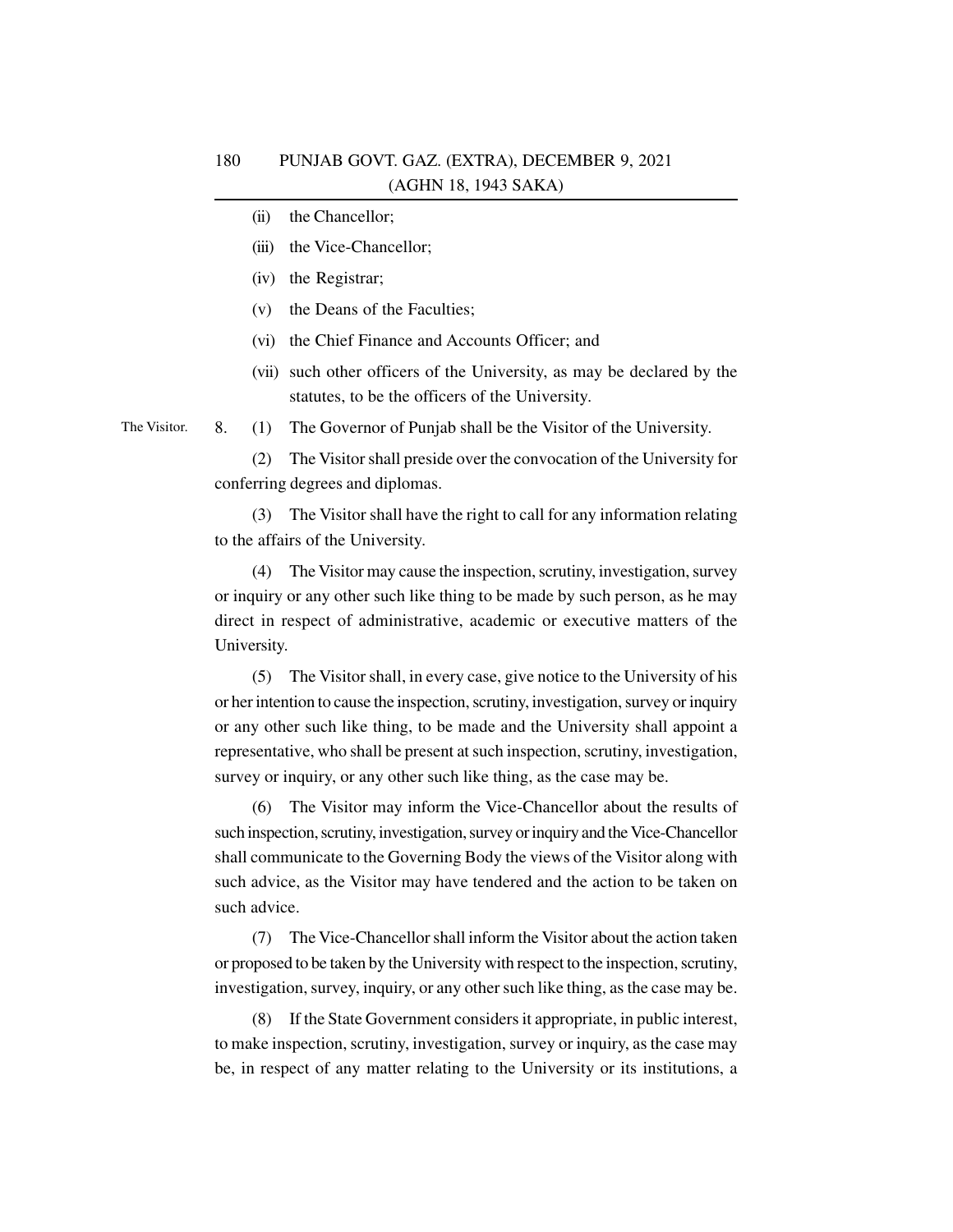reference shall be made by the State Government to the Vice-Chancellor, who shall cause such inspection, scrutiny, investigation, survey or inquiry to be made.

9. (1) The Chairman shall be the Chancellor of the University and in the The absence of the Visitor, the Chancellor shall preside over the convocation of Chancellor. the University.

(2) The Chancellor shall be the Chairman of the Governing Body and he or she shall approve all appointments, nominations, removals, suspensions and reinstatements of the employees and officers of the University on the recommendation of the Governing Body of the University.

(3) The Chancellor may amend or revoke any decision taken by any authority or officer of the University and may exercise his powers, to do all necessary things to facilitate the smooth functioning of the University on the recommendation of the Governing Body.

(4) The Chancellor shall have the power to perform all such other functions, as may be required to do in furtherance to the objects of the University and any matter incidental thereto and the decisions taken by the Chancellor shall be final and binding on all the concerned of the University.

(5) If, in the opinion of the Chancellor, any decision of any officer or authority of the University is beyond the powers conferred under this Act or the statutes or the ordinances or the regulations or is likely to be prejudicial to the interests of the University, the Chancellor shall ask such officer or authority to revise his or its decision within a period of fifteen days and in case the officer or authority refuses to revise such decision, wholly or partly, or fails to take any decision within a period of fifteen days, the decision of the Chancellor thereon shall be final.

(6) If, at any time, upon the representation made or otherwise, it appears to the Chancellor that the Vice-Chancellor or any other officer of the University,-

- (a) has made default in performing any duty imposed upon him under this Act or otherwise; or
- (b) has acted in a manner prejudicial to the interests of the University; or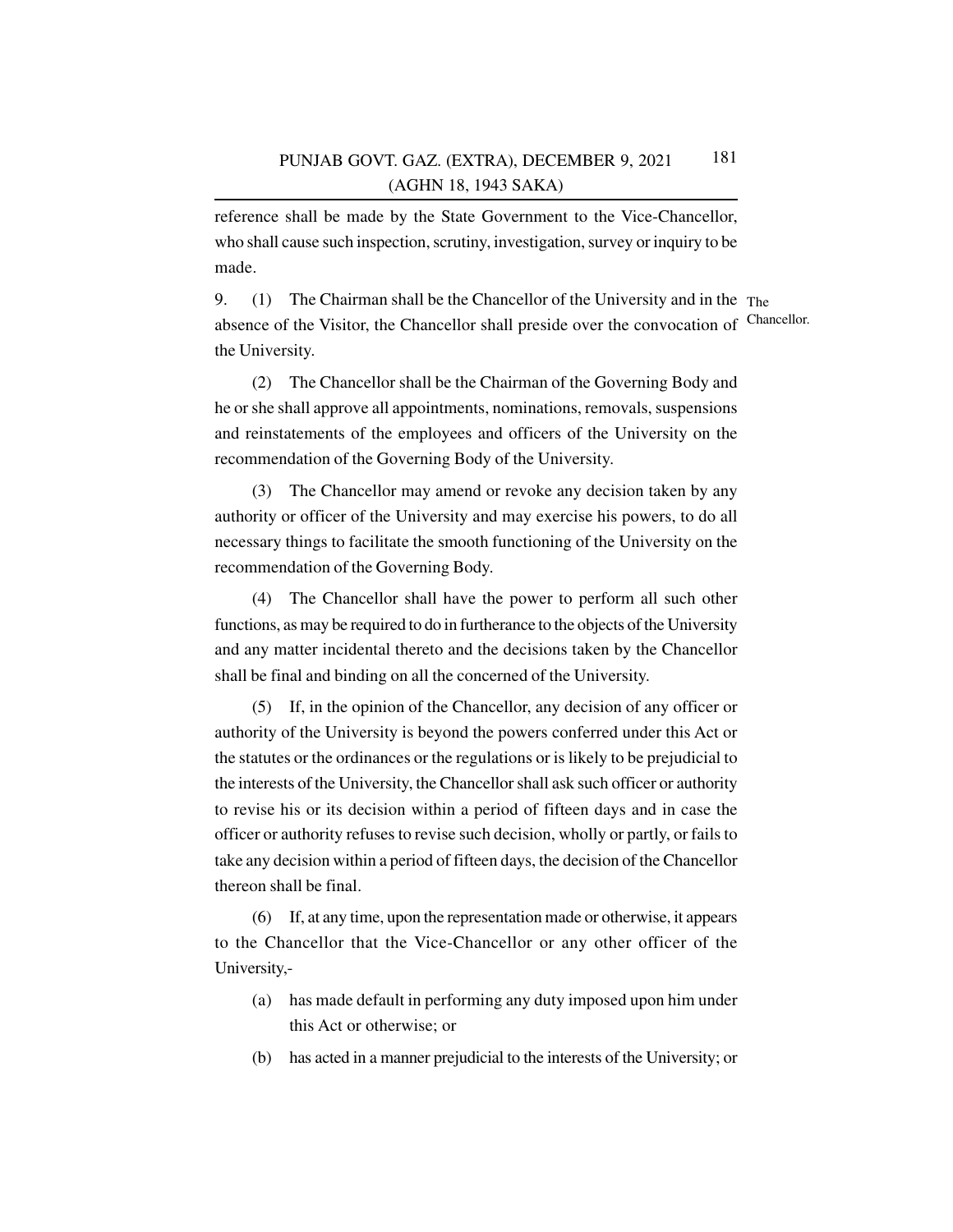(c) is incapable of managing the affairs of the University, the Chancellor may, notwithstanding the fact that term of that officer has not expired by an order in writing and stating the reasons therein, require the Vice-Chancellor or the officer concerned to relinquish his or her office from such date, as may be specified in the order. The Vice-Chancellor or the officer concerned shall be deemed to have relinquished his office from the date so specified:

Provided that no such order shall be passed, unless the grounds on which such action is proposed to be taken are communicated to the Vice-Chancellor or to the officer concerned and he or she is given reasonable opportunity of being heard.

# 10. (1) The Vice-Chancellor shall be appointed by the Chancellor from amongst the panel of three persons recommended by the Governing Body.

(2) No person shall be appointed as Vice-Chancellor, unless he or she possesses such qualifications, as are specified by the University Grants Commission or its equivalent body so created by the Central Government.

(3) The Vice-Chancellor shall be the overall in-charge of the University who shall exercise general superintendence and control in the affairs of the University and shall execute the decisions of various authorities of the University.

(4) In case of the absence of the Visitor and the Chancellor, the Vice-Chancellor shall preside over the convocation of the University.

(5) The Vice-Chancellor shall exercise such powers and perform such functions, as may be prescribed.

The Registrar.

11. (1) The Registrar shall be appointed by the Chancellor from amongst the panel of three persons recommended by the Governing Body.

(2) No person shall be appointed as Registrar, unless he or she possesses such qualifications as are specified by the University Grants Commission, or its equivalent body so created by the Central Government.

(3) The Registrar shall sign all contracts and authenticate all documents or records for and on behalf of the University.

(4) The Registrar shall be the Member-Secretary of the Governing Body, the Board of Management and the Academic Council but he or she shall not have the right to vote.

The Vice-Chancellor.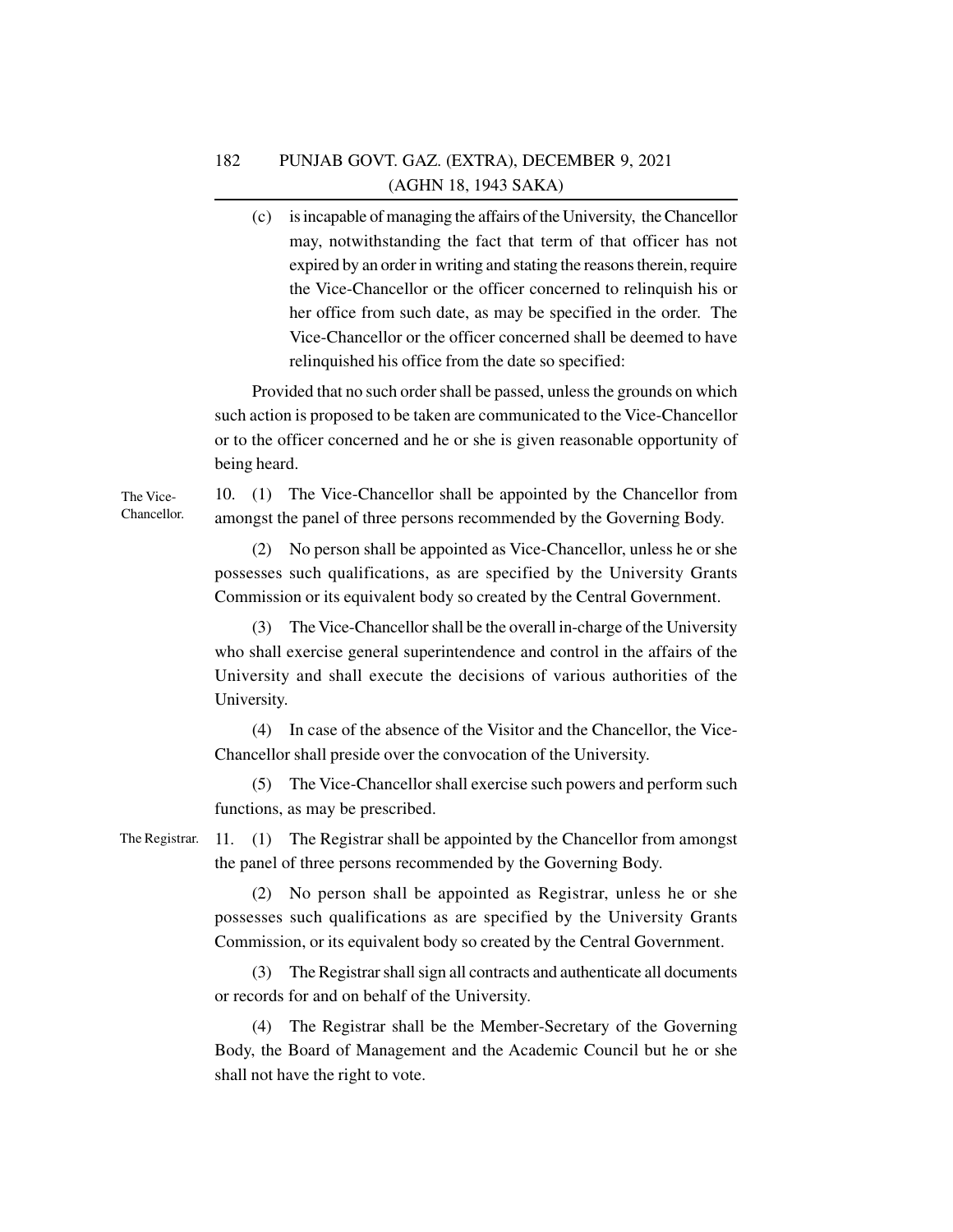(5) The Registrar shall exercise such other powers and perform such other functions, as may be prescribed.

12. (1) The Chief Finance and Accounts Officer shall be appointed by the The Chief Chancellor in such manner, as may be prescribed. Finance and Accounts

(2) No person shall be qualified to be appointed as Chief Finance and Officer. Accounts Officer, unless he has passed the Chartered Accountancy Test conducted by the Institute of Chartered Accountants of India.

(3) The Chief Finance and Accounts Officer shall exercise such powers and perform such functions, as may be prescribed.

13. (1) The University may appoint such other officers, as it may deem Other officers. necessary for its smooth functioning.

(2) The manner of appointment of such other officers of the University and their powers and functions shall be such, as may be prescribed.

14. The following shall be the authorities of the University, namely: - Authorities of

the University.

- (i) the Governing Body;
- (ii) the Board of Management;
- (iii) the Academic Council;
- (iv) the Finance Committee; and
- (v) such other authorities as may be declared by the statutes to be the authorities of the University.

15. (1) The Governing Body of the University shall consist of the following The Governing persons, namely: - Body.

| (a) | the Chancellor;                                                                                                   | $\cdot$ Chairman |
|-----|-------------------------------------------------------------------------------------------------------------------|------------------|
| (b) | the Vice-Chancellor;                                                                                              | $:$ Member       |
| (c) | three persons nominated by the Trust out of<br>whom two shall be eminent educationists;                           | $:$ Members      |
| (d) | one expert of management or information<br>technology from outside the University<br>nominated by the Chancellor; | $:$ Member       |
| (e) | one expert of finance nominated by the<br>Chancellor;                                                             | : Member         |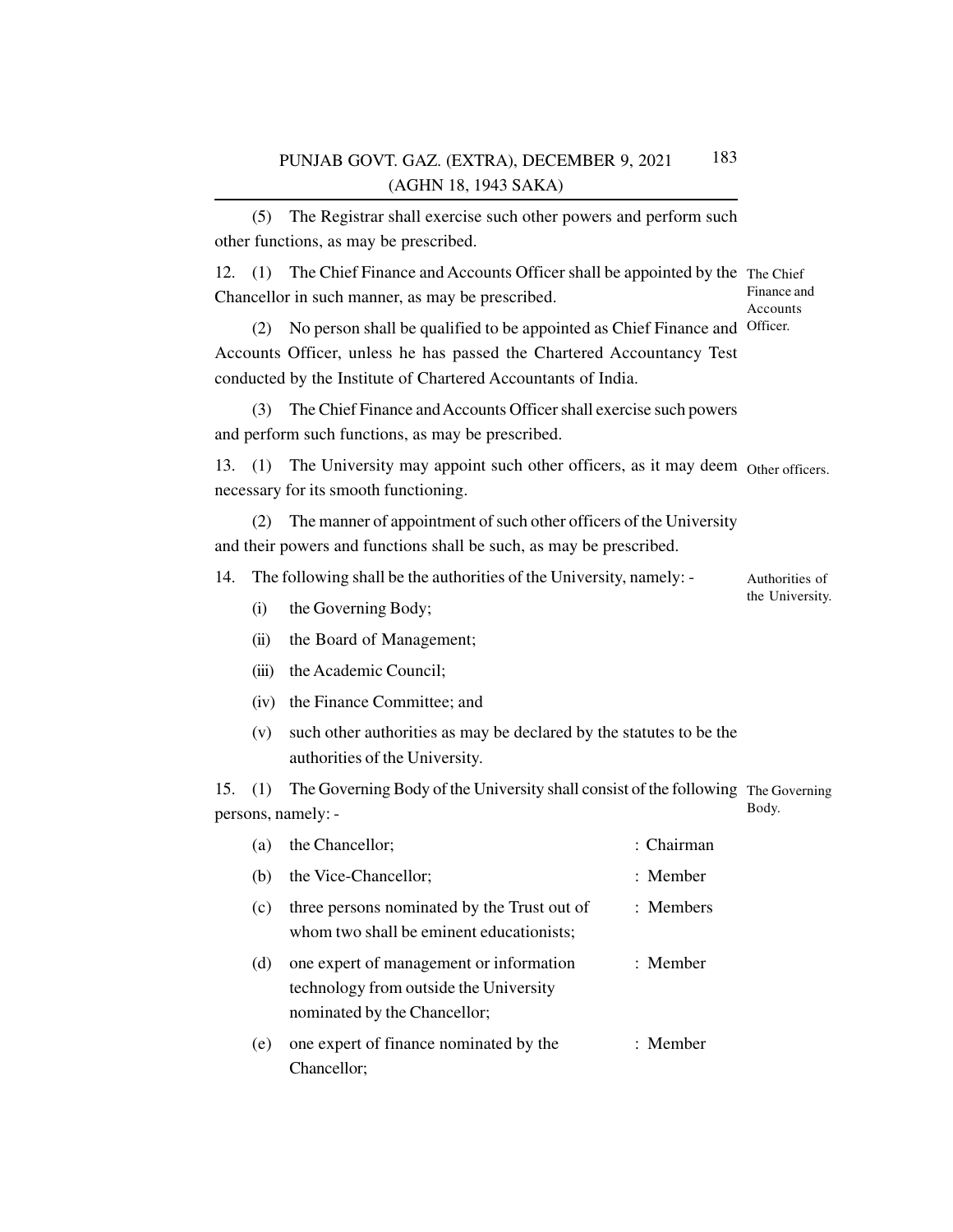|              |           | (f) | one eminent educationist nominated by the<br>Secretary to Government of Punjab,                                                                                                        | : Member      |
|--------------|-----------|-----|----------------------------------------------------------------------------------------------------------------------------------------------------------------------------------------|---------------|
|              |           |     | Department of Higher Education in consultation                                                                                                                                         |               |
|              |           |     | with the Chancellor; and                                                                                                                                                               |               |
|              |           | (g) | the Administrative Secretary to Government<br>of Punjab, Department of Higher Education or<br>his representative not below the rank of                                                 | : Member      |
|              |           |     | Joint Secretary.                                                                                                                                                                       |               |
|              |           | (2) | The Governing Body shall be the supreme body of the University.<br>It shall perform the following functions, namely: -                                                                 |               |
|              |           | (a) | to provide general superintendence and to give directions for<br>controlling the functioning of the University in accordance with the<br>statutes, the ordinances and the regulations; |               |
|              |           | (b) | to review the decisions of other authorities of the University in<br>case these are not in conformity with the provisions of the statutes,<br>the ordinances and the regulations;      |               |
|              |           | (c) | to approve the budget and annual report of the University;                                                                                                                             |               |
|              |           | (d) | to lay down the extensive policies to be followed by the University;<br>and                                                                                                            |               |
|              |           | (e) | to exercise such other powers, as may be prescribed by the statutes.                                                                                                                   |               |
|              |           | (3) | The Governing Body shall meet at least twice in a calendar year.                                                                                                                       |               |
|              |           | (4) | The quorum for meeting of the Governing Body shall be five.                                                                                                                            |               |
| The Board of | 16.       | (1) | The Board of Management shall consist of the following members,                                                                                                                        |               |
| Management.  | namely: - |     |                                                                                                                                                                                        |               |
|              |           | (a) | the Chancellor;                                                                                                                                                                        | : Chairperson |
|              |           | (b) | the Vice-Chancellor;                                                                                                                                                                   | : Member      |
|              |           | (c) | two members of the Trust nominated by<br>the Trust;                                                                                                                                    | : Members     |
|              |           | (d) | three persons who are not the members of the<br>Trust, nominated by the Trust;                                                                                                         | : Members     |
|              |           | (e) | two persons from amongst the teachers                                                                                                                                                  | : Members     |

nominated by the Trust;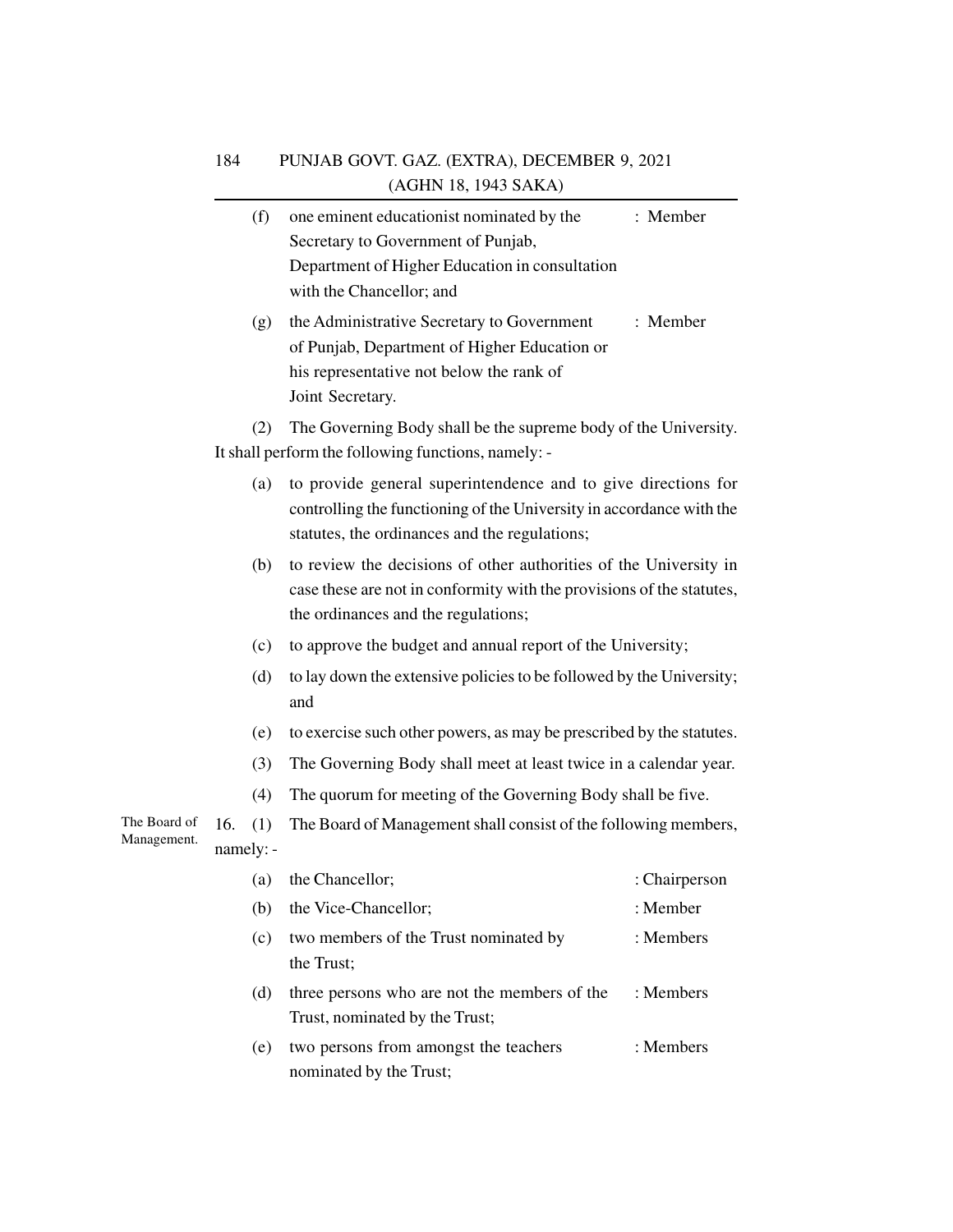|                                       | (f)                                                                                        | Director Higher Education Punjab as                                               | : Member      |            |  |  |
|---------------------------------------|--------------------------------------------------------------------------------------------|-----------------------------------------------------------------------------------|---------------|------------|--|--|
|                                       |                                                                                            | representative of the State Government; and                                       |               |            |  |  |
|                                       | (g)                                                                                        | two teachers nominated by the Chancellor.                                         | : Member      |            |  |  |
|                                       | (2)                                                                                        | The Board of Management shall exercise such powers and perform                    |               |            |  |  |
| such functions, as may be prescribed. |                                                                                            |                                                                                   |               |            |  |  |
|                                       | (3)                                                                                        | The Board of Management shall meet at least twice in a calendar                   |               |            |  |  |
| year.                                 |                                                                                            |                                                                                   |               |            |  |  |
|                                       | (4)                                                                                        | The quorum for meeting of the Board of Management shall be                        |               |            |  |  |
| five.                                 |                                                                                            |                                                                                   |               |            |  |  |
| 17.                                   | (1)                                                                                        | The Academic Council shall consist of the following members, The Academic         |               |            |  |  |
| namely: -                             |                                                                                            |                                                                                   |               | Council.   |  |  |
|                                       | (a)                                                                                        | the Vice-Chancellor;                                                              | : Chairperson |            |  |  |
|                                       | (b)                                                                                        | one eminent academician nominated by the                                          | : Member      |            |  |  |
|                                       |                                                                                            | State Government as its representative; and                                       |               |            |  |  |
|                                       | (c)                                                                                        | such other members, as may be prescribed.                                         | : Members     |            |  |  |
|                                       | (2)                                                                                        | The Academic Council shall be the principal academic body of the                  |               |            |  |  |
|                                       |                                                                                            | University and it shall, subject to the provisions of this Act, the statutes, the |               |            |  |  |
|                                       |                                                                                            | ordinances and the regulations, coordinate and exercise general supervision       |               |            |  |  |
|                                       |                                                                                            | over the academic policies of the University.                                     |               |            |  |  |
|                                       | (3)                                                                                        | The quorum for meeting of the Academic Council shall be such, as                  |               |            |  |  |
| may be prescribed.                    |                                                                                            |                                                                                   |               |            |  |  |
| 18.                                   | (1) The Finance Committee shall consist of the following members, The Finance<br>namely: - |                                                                                   |               | Committee. |  |  |

| (i)   | the Vice-Chancellor;                      | : Chairperson |
|-------|-------------------------------------------|---------------|
| (ii)  | the Dean Academic Affairs;                | : Member      |
| (iii) | the Registrar;                            | : Member      |
| (1V)  | two persons nominated by the Trust out of | : Members     |
|       | whom one shall be a Financial Expert; and |               |
| (v)   | the Chief Finance and Accounts Officer.   | : Member-     |
|       |                                           | Secretary     |
|       |                                           |               |

(2) The members nominated by the Trust shall hold office for a period of two years.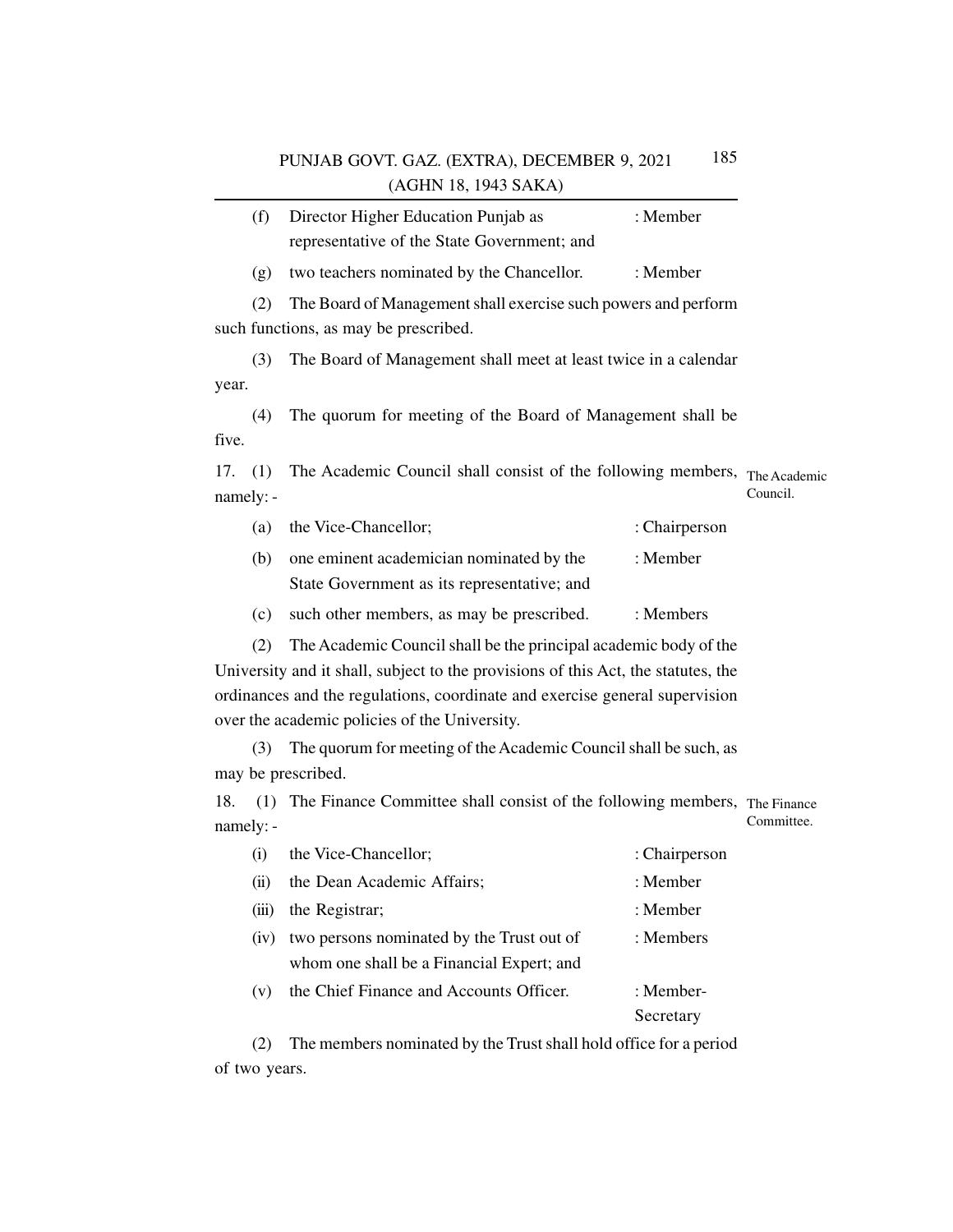19. (1) The Chief Accounts and Finance Officer shall get the annual budget of the University prepared along with the requisite documents and submit the same to the Finance Committee for its approval. The Chief Accounts and Finance Officer shall also get the accounts of the annual income and expenditure of the University prepared and shall get the same audited from the Chartered Accountant so appointed by the Finance Committee in this regard. (2) The budget approved by the Finance Committee along with the note with regard to the audit of income and expenditure of the University, referred to in sub-section (1), shall be placed before the Chancellor for its approval. (3) The Finance Committee shall tender advice to the Chancellor on financial matters of the University. 20. The composition, constitution, powers and functions of authorities under clause (v) of section 14, shall be such, as may be prescribed. 21. A person shall be disqualified for being a member of any of the authorities or bodies of the University, if he, - (i) is of unsound mind and stands so declared by a competent court; or (ii) is an un-discharged insolvent; or (iii) has been convicted of any offence involving moral turpitude; or (iv) has been punished for indulging in or promoting unfair practice in the conduct of any examination in any form and anywhere. 22. No act done, or proceedings taken, under this Act by any authority or other body of the University shall be invalid merely on the ground of, - (a) any vacancy or defect in the constitution of the authority or body; or (b) any defect or irregularity in nomination or appointment of a person acting as member thereof; or (c) any defect or irregularity in such act or proceeding not affecting Functions of the Finance Committee. Other authorities. Disqualification for membership of an authority or body. Acts or proceedings not to be invalidated due to vacancies.

the merits of the case.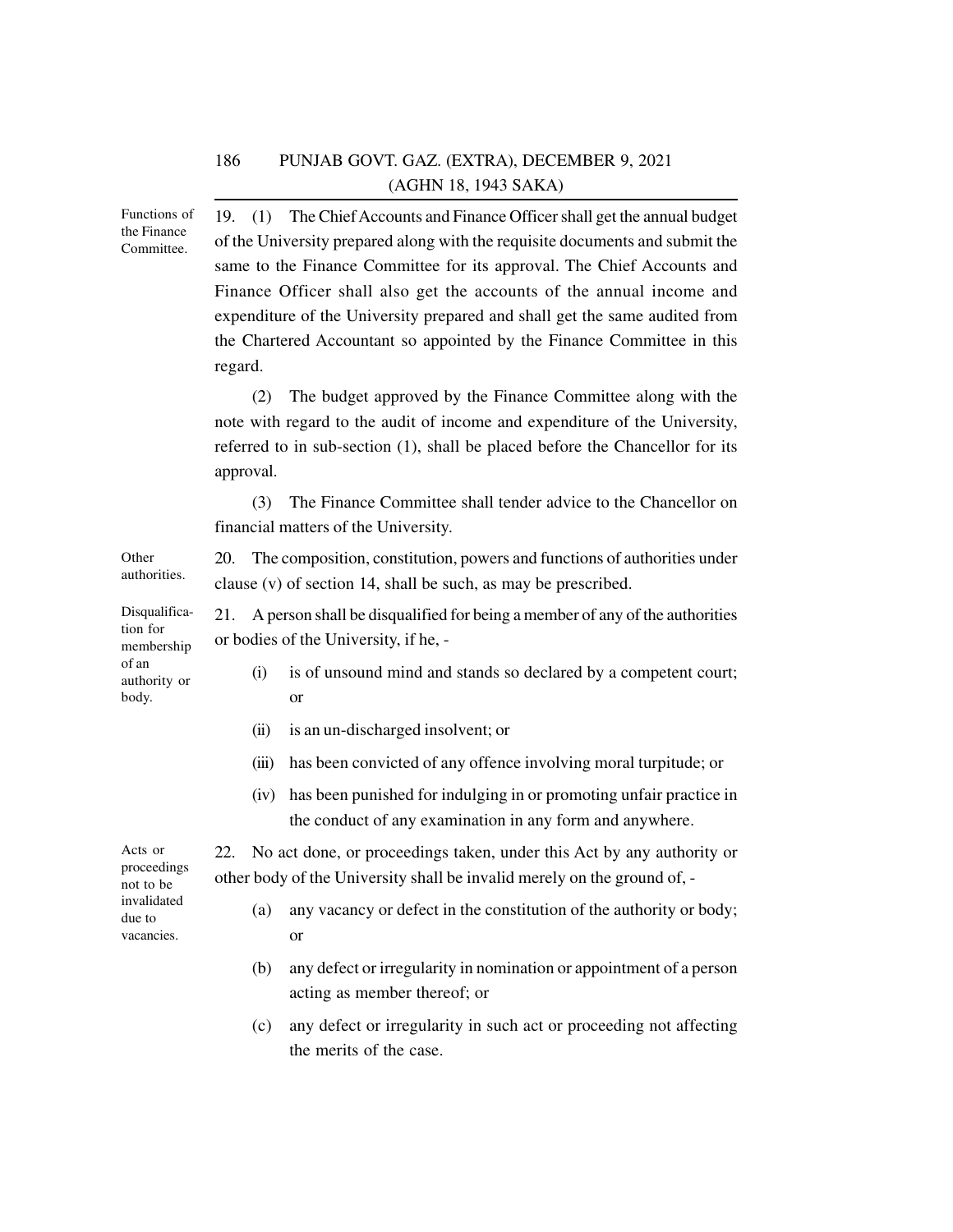23. If any vacancy occurs in any authority or body of the University due to Filling up of death, resignation or removal of a member or due to change of capacity in emergent which he or she was appointed or nominated, the same shall be filled in as early as possible by the authority or body, which had appointed or nominated such a member:

Provided that the person so appointed or nominated as a member of any authority or body of the University in an emergent vacancy, shall remain member of such authority or body only for the remaining tenure of the member, in whose place he or she is appointed or nominated, as the case may be.

24. The authorities or officers of the University may constitute such Committees.committees as may be necessary for performing specific tasks by such committees. The constitution of such committees and their duties shall be such, as may be prescribed.

25. (1) The Governing Body may, from time to time, make statutes or may Power to amend or repeal the same. make statutes.

(2) The statutes or any amendment made therein or repeal thereof, shall require the approval of the Chancellor.

(3) Subject to the provisions of this Act, the statutes may provide for the following matters, namely: -

- (i) the constitution, powers and functions of the authorities and other bodies of the University, as may be constituted from time to time;
- (ii) the terms and conditions of appointment of the Vice-Chancellor and its powers and functions;
- (iii) the manner, terms and conditions of appointment of the Registrar, and the Chief Finance and Accounts Officer and their powers and functions;
- (iv) the manner, terms and conditions of appointment of other officers and teachers and their powers and functions;
- (v) the terms and conditions of service of the employees of the University;
- (vi) the procedure for arbitration in case of dispute between the University, officers, teachers, employees and students;

vacancies.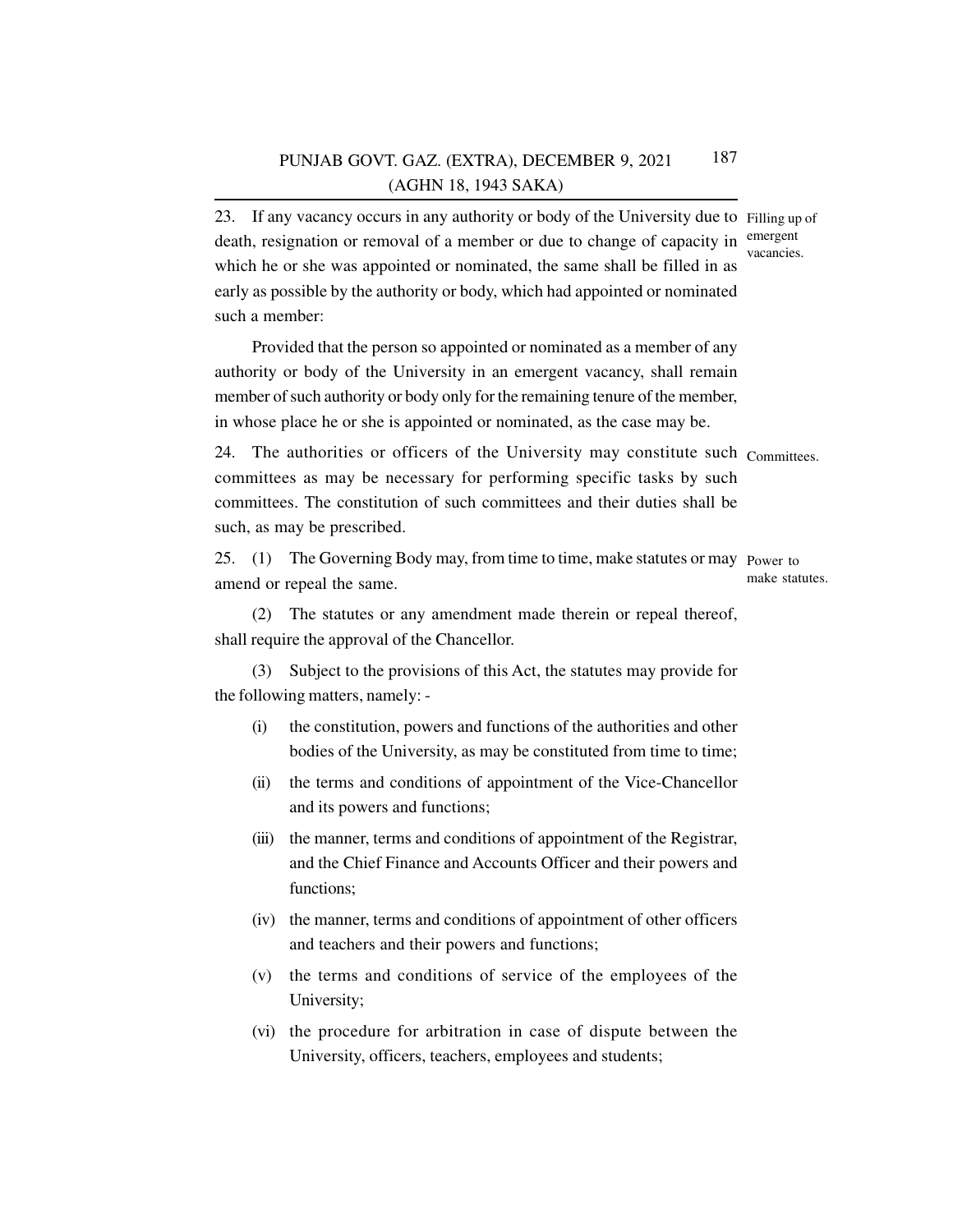(vii) the conferment of honorary degrees;

- (viii) the exemption of students from payment of tuition fee and for awarding them scholarships and fellowships;
- (ix) the policy of admissions, including regulation of reservation of seats, keeping in view of clause 9 of the Punjab Private Universities Policy, 2010;
- (x) the number of seats in different courses; and
- (xi) all other matters for which statutes are required to be made under this Act.

(4) After the approval of the Chancellor, the statutes of the University shall be submitted to the State Government for its approval.

(5) The State Government shall consider the statutes submitted by the University and shall give its approval without or with such modifications, if any, as it may deem necessary and return the statutes to the University.

(6) The University shall, with the approval of the Governing Body, communicate its concurrence to the statutes as approved by the State Government, and if it desires not to give effect to any or all of the modifications made by the State Government, it may give reasons thereof.

(7) After the statutes are finally approved by the State Government, these shall be published in the Official Gazette of the University.

(8) The statutes so made, shall not be amended without the approval of the State Government.

26. (1) The Governing Body may, from time to time, make ordinances or may amend, or repeal the same.

(2) Every ordinance or any amendment made therein or repeal thereof, shall require the approval of the Chancellor.

(3) Subject to the provisions of this Act and the statutes, the ordinances may provide for the following matters, namely: -

- (i) the admission of students to the University and their enrolment as such;
- (ii) the courses of study to be laid down for the degrees, diplomas and certificates of the University;

Power to make ordinances.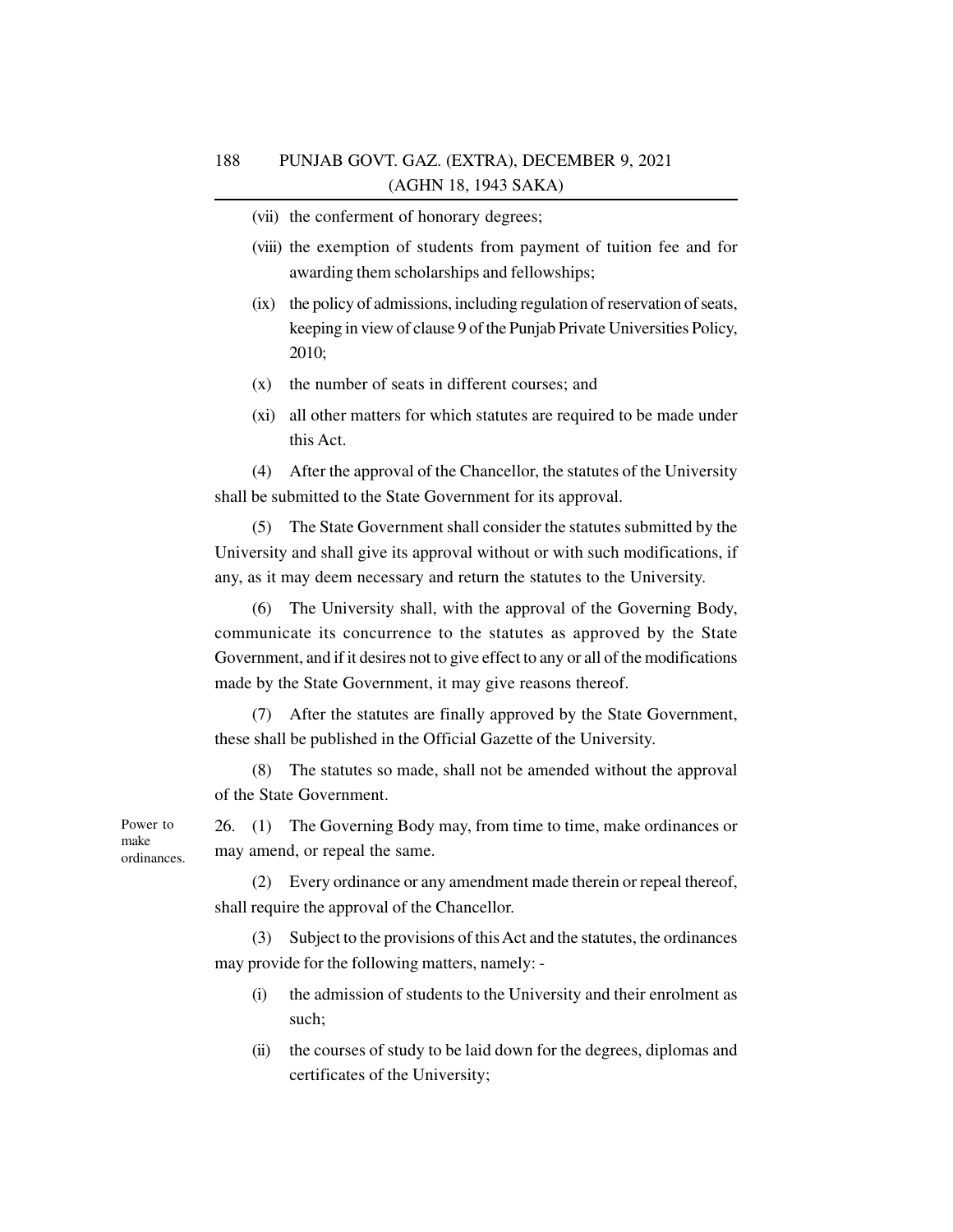- (iii) the degrees, diplomas, certificates and other academic distinctions;
- (iv) the fees to be charged for various courses, examinations, degrees and diplomas of the University;
- (v) the conditions for the award of fellowships, scholarships, studentships, medals and prizes;
- (vi) the conduct of examinations, including the terms of office, the manner of appointment and the duties of the examining bodies, examiners and moderators;
- (vii) the conditions of hostel facilities for students in the University;
- (viii) taking disciplinary action against the students of the University;
- (ix) the creation, composition and function of any other body, which is considered necessary for improving the academic standard of the University;
- (x) the manner of co-operation and collaboration with other Universities and institutions; and
- (xi) all other matters which by this Act or the statutes made thereunder are required to be provided by the ordinances.

(4) After the approval of the Chancellor, the ordinances of the University shall be submitted to the State Government for its approval.

(5) The State Government shall consider the ordinances submitted by the University and shall give its approval without or with such modifications, if any, as it may deem necessary and return the same to the University.

(6) The University shall, with the approval of the Governing Body, communicate its concurrence to the ordinances as approved by the State Government and if it desires not to give effect to any or all of the modifications made by the State Government, it may give reasons thereof.

(7) After the ordinances are finally approved by the State Government, these shall be published in the Official Gazette of the University.

(8) The ordinances so made, shall not be amended without the approval of the State Government.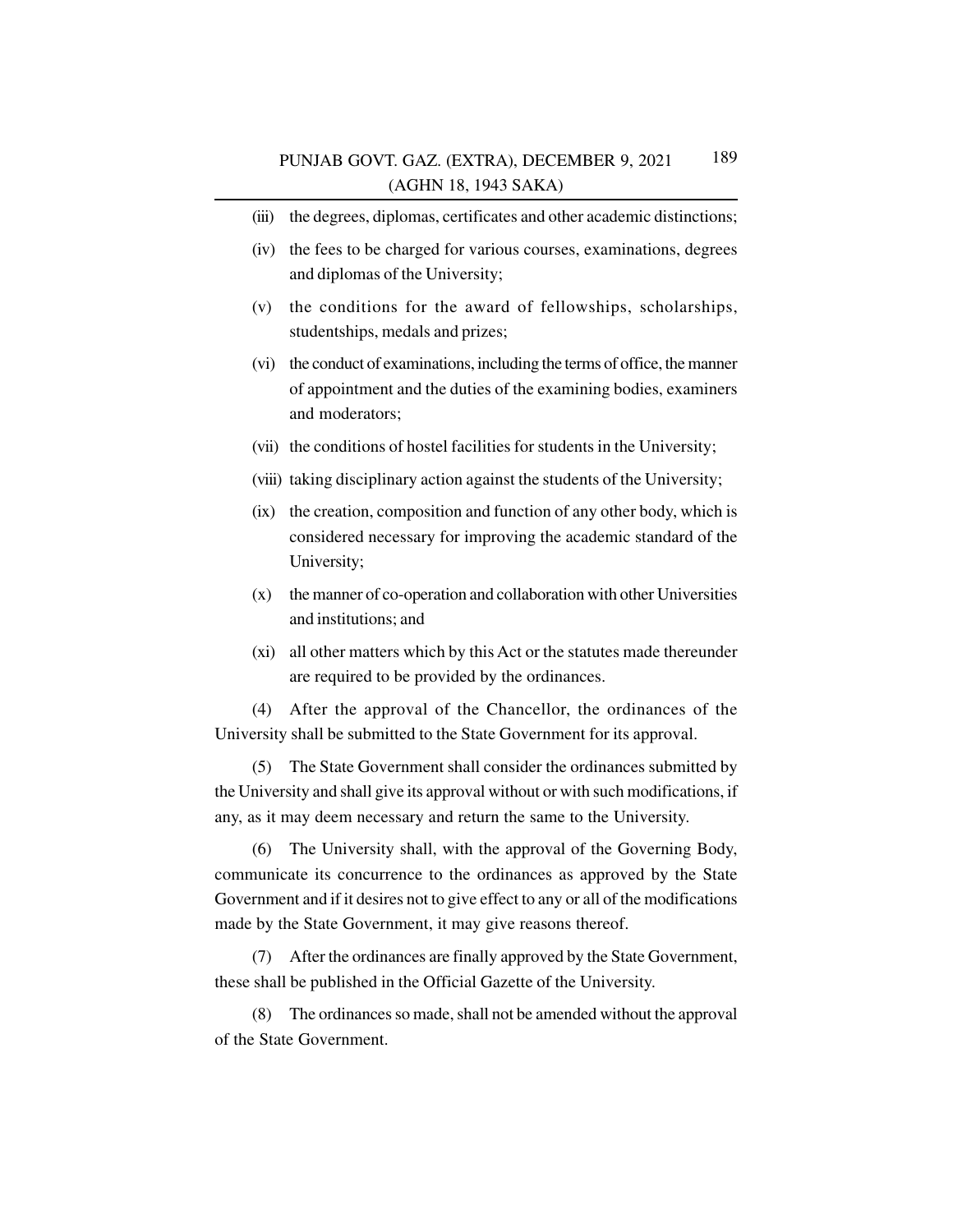Power to make regulations.

27. (1) The Governing Body may, from time to time, make regulations or may amend, or repeal the same.

(2) Every regulation or any amendment made therein or repeal thereof, shall require the approval of the Chancellor.

(3) After the approval of the Chancellor, the regulations of the University shall be submitted to the State Government for its approval.

(4) The State Government shall consider the regulations submitted by the University and shall give its approval without or with such modifications, if any, as it may deem necessary and forward the same to the University.

(5) The University shall, with the approval of the Governing Body, communicate its concurrence to the regulations as approved by the State Government and if it desires not to give effect to any or all of the modifications made by the State Government, it may give reasons thereof.

(6) After the regulations are finally approved by the State Government, these shall be published in the Official Gazette of the University.

(7) The regulations so made, shall not be amended without the approval of the State Government.

28. (1) The University shall be prohibited from conferring any Degrees, not recognized by the University Grants Commission or its equivalent body constituted by the Central Government.

(2) It shall be mandatory for the University to follow the University Grants Commission (Establishment and Maintenance of Standards in Private Universities) Regulations, 2003, or any other regulations made for private Universities by the University Grants Commission or any other regulatory bodies.

General Fund. 29. (1) The University shall have General Fund to which shall be credited,-

- (a) fees and other charges received by the University;
- (b) any income received from consultancy and other work undertaken by the University; and
- (c) funds and grants received from any source by the University for research projects from any Government and non-Government funding agencies.

University to follow rules, regulations etc. of the regulating bodies.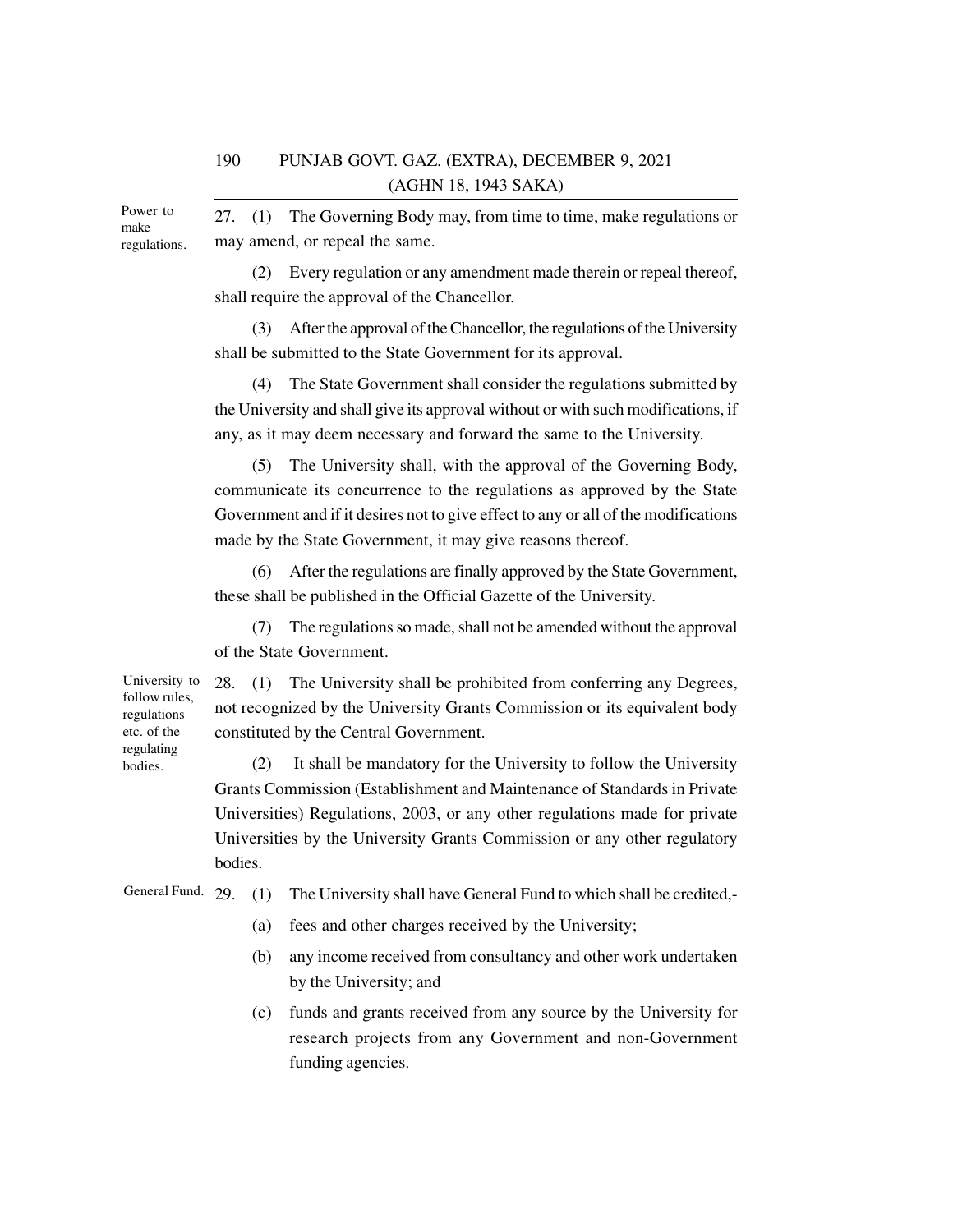(2) The General Fund shall be utilized for the following purposes, namely: -

- (a) for the repayment of the debts, including interest charges thereto incurred by the University;
- (b) for the upkeep of the assets of the University;
- (c) for the payment of the cost of audit of the fund;
- (d) for meeting the expenses of any suit or proceedings;
- (e) for the payment of salaries and allowances of the officers and employees of the University and for the payment of any benefit to any such officer and employee;
- (f) for the payment of travelling and other allowances of the members of the authorities, committee or Board of the University;
- (g) for the payment of fellowships, scholarships, assistanceships and other awards to students belonging to economically weaker sections of the society or research associates or trainees, as the case may be, or to any student eligible for such awards;
- (h) for the payment of any expenses incurred by the University;
- (i) for acquisition of land or any kind of development work or likewise activities for the purpose of the University;
- (j) for the payment of cost of capital and repayment of loans incurred by the Trust for setting up and running the University and the investments made therefore;
- (k) for the payment of charges and expenditure relating to the consultancy work undertaken by the University; and
- (l) for the payment of any expenditure, salaries, taxes, liabilities by the Trust for or on behalf of the University.

30. The accounts of the income and expenditure of the University shall be Annual report. audited by the Chartered Accountant of the University, and the same shall be submitted once in a year by the Chief Finance and Accounts Officer to the Governing Body for its approval.

31. The University shall prepare and publish a semester-wise or annual, as Examinations.the case may be, tentative Schedule of Examinations including various academic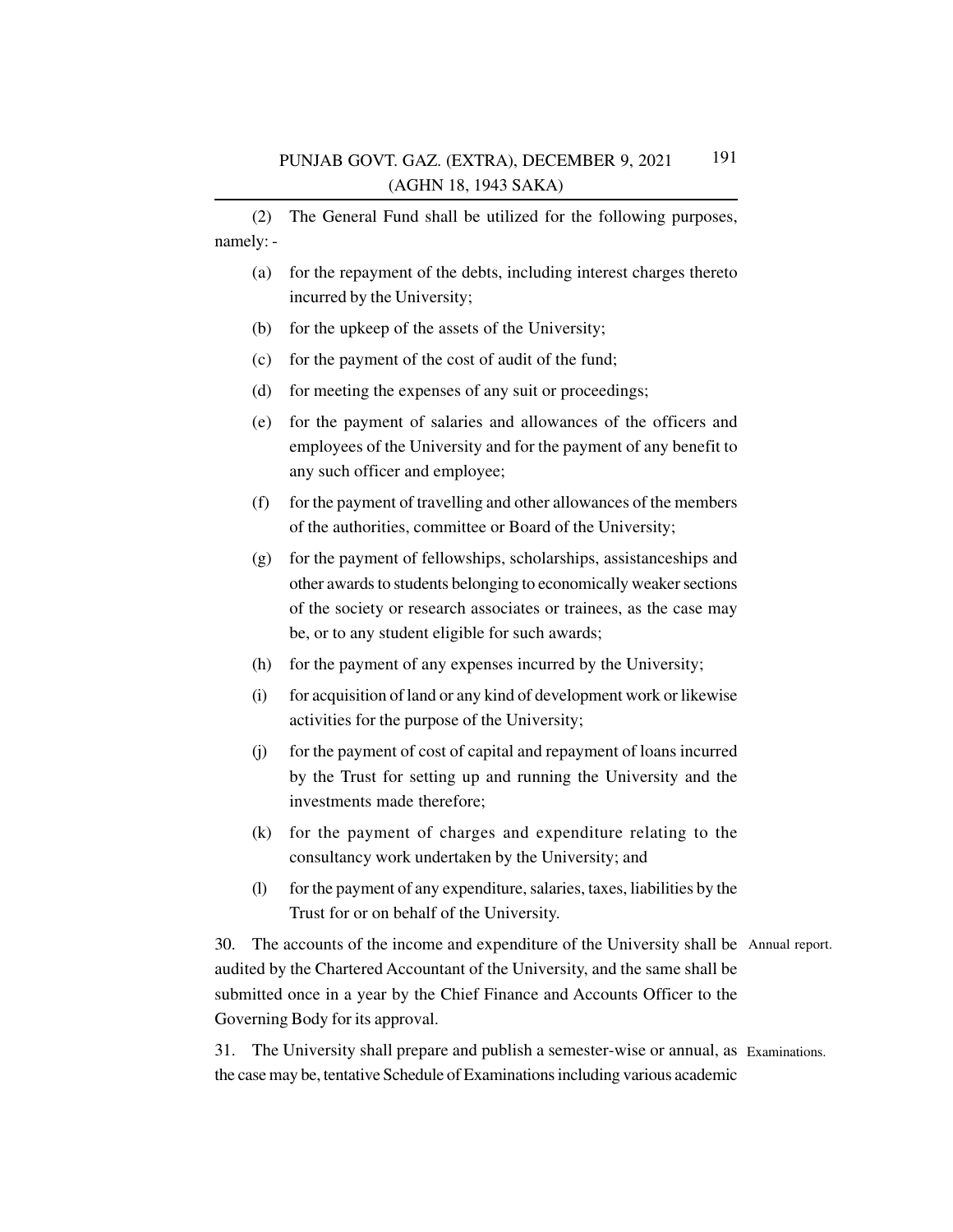activities to be conducted by the University in the beginning of each academic session, but not later than the 30th August in a Calendar year.

Explanation.- 'Schedule of Examinations' means the time table giving details about the time, day and date of the commencement of each paper which is part of the scheme of examinations including the details of practical examinations and viva –voce, if any.

32. (1) The University shall strive to declare the results of examinations conducted by it within a period of forty-five days from the last date of the examination of particular course but, in any case, not later than sixty days from the said date. Declaration of results.

> (2) No examination or the result of an examination shall be held invalid only for the reason that the University has not followed the Schedule of Examinations.

33. The convocation of the University shall be held in every academic year for conferring degrees, diplomas, certificates or any other academic distinction or for any other purpose, in such manner, as may be prescribed. Convocation.

34. If any question arises with respect to the appointment or entitlement of any person, to be a member of any authority or other body of the University, the same shall be referred to the Chancellor, whose decision thereon shall be final and binding. Disputes concerning authorities and bodies.

35. If any difficulty arises in giving effect to any of the provisions of this Act, the State Government may, in consultation with the Chancellor, by an order published in the Official Gazette, make such provision, not inconsistent with the provisions of this Act, as it may deem necessary for removing such difficulty: Power to remove difficulties.

> Provided that no such order shall be made under this section after the expiry of a period of two years from the date of commencement of this Act.

36. No suit or other legal proceedings shall lie against any officer or employee of the University for anything which is done in good faith or intended to be done in pursuance of the provisions of this Act, the statutes, the ordinances or the regulations. Protection of action taken in good faith.

37. Notwithstanding anything contained in this Act, the statutes, the ordinances or the regulations made thereunder, the Trust may, subject to the Transitory Provisions.